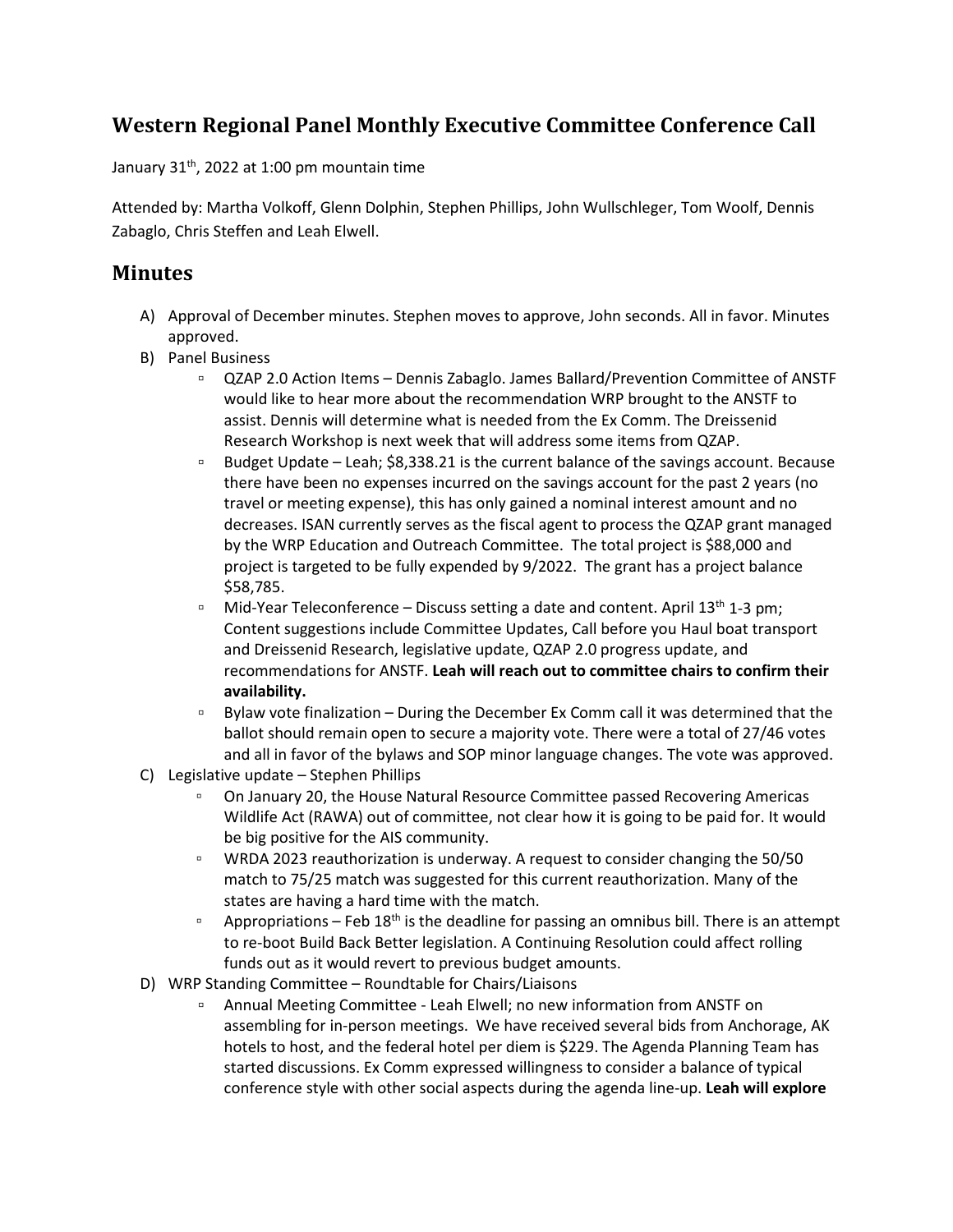**possible AV options with AK agency staff**. Ex Comm agreed that some form of virtual participation would be included to increase participation.

- Coastal Committee Chair Chris Scianni; Glenn Dolphin Liaison. Chris Moffitt expressed interest in being chair when Chris S. is ready to step down.
- Decontamination Think Tank Committee Chair Robert Walters; Tom Woolf Liaison. The group is currently reviewing the specifics of plant decontaminations, and discussing the ongoing theme of ever increasing complexity of boats and with inspection staff trying to keep up. It could be that WISCE or Think Tank could bring forward new recommendation/communication to address industry in order to get ahead of these complex changes. Side note: the new national AIS Commission has been discussing how to encourage better communication with industry. This is a customer service issue. **Dennis will reach out to ABYC and NMMA** to let them know what is being experienced within WID programs and see what feedback he gets.
- □ Membership and Communication Committee Chair John Wullschleger. No new information, he is open to any suggestions for the committee to address.
- Outreach Committee Chair Monica McGarrity; Barak Shemai Liaison. No new info.
- E) WRP Workgroup Updates Roundtable for Chairs/Liaisons
	- **Dennis will reach out to each of the workgroup chairs**.
	- eDNA Chair Adam Sepulveda; Martha Volkoff Liaison. There was another speaker on the series of presentation being held by the workgroup. Dennis will check in with Adam about the goals and the purpose of the workgroup. Depending on the results of that, the Ex Comm will determine if it should remain. Based on the current summary, some of the workgroup goals have been met or decided that they were not realistic to accomplish under their umbrella. From existing profile, it could be ready to be retired, unless Adam has new goals. If there is direction that needs to occur, it should come from Ex Comm/membership.
	- Fire Equipment Decontamination Procedures Chair Kate Wilson; Dennis Zabaglo Liaison. A clarifying purpose or a need is helpful at this time. What is the issue or what needs to be done in wildfire? Be cognizant that Fire Community will need to be approached in a specific way if items come from outside of their communication landscape. There are opportunities in this issue. Recommendations that come out of the WRP should be done in coordination with the Fire Community. **Dennis will reach out to Kate and report back for next meeting**.
- F) ANSTF
	- **Leah to get dates for submitting on recommendations to allow committees and Ex Comm ample time to vet and discuss.**
	- Standing and Ad-Hoc Committee Participation Discussion
		- Prevention Chair James Ballard, GSARP; Barak Shemai Liaison. They have not met since the last Ex Comm call.
		- Early Detection and Rapid Response Chair Wes Daniels, USGS; John Wullschleger Liaison. Working on revising the work plan which will include enhancing the National AIS Experts Database, a survey went out to all of the panels to understand rapid response training needs.
		- Control and Restoration Chair Kim Bogenschutz, Iowa; Dennis Zabaglo Liaison. They are still securing leads and liaisons for the species-specific management plans. However, Martha will be lead, Dennis liaison for the NZMS. Work plan was submitted last month. Ted Grosholz will be the lead, Theresa Thom is liaison for European Green Crab. Because QZAP is a different management